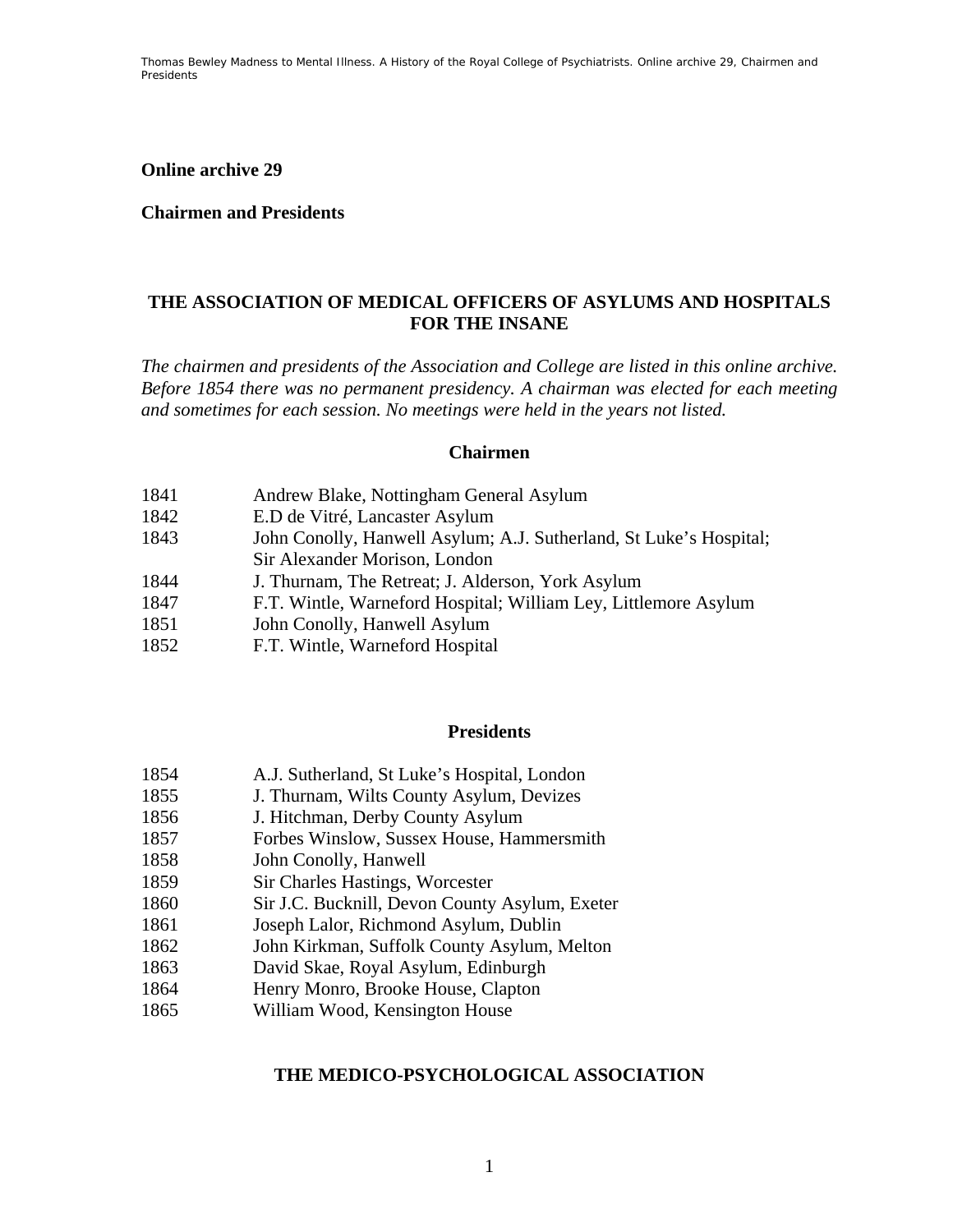# **Presidents**

| 1866 | W.A.F. Browne, Commissioner in Lunacy for Scotland; formerly   |
|------|----------------------------------------------------------------|
|      | <b>Crichton Royal, Dumfries</b>                                |
| 1867 | C.A. Lockhart Robertson, Sussex County Asylum, Haywards Heath  |
| 1868 | W.H.O. Sankey, Sandywell Park, Cheltenham                      |
| 1869 | T. Laycock, Edinburgh University                               |
| 1870 | Robert Boyd, Somerset County Asylum, Wells                     |
| 1871 | Henry Maudsley, The Lawn, Hanwell                              |
| 1872 | Sir James Coxe, Commissioner in Lunacy for Scotland            |
| 1873 | Harrington Tuke, The Manor House, Chiswick                     |
| 1874 | T.L. Rogers, Rainhill Asylum                                   |
| 1875 | J.F. Duncan, Dublin                                            |
| 1876 | W.H. Parsey, Warwick County Asylum                             |
| 1877 | G. Fielding Blandford, London                                  |
| 1878 | Sir J. Crichton-Browne, Lord Chancellor's Visitor in Lunacy;   |
|      | formerly West Riding Asylum, Wakefield                         |
| 1879 | J.A. Lush, Fisherton House, Salisbury                          |
| 1880 | G.W. Mould, Royal Asylum, Cheadle                              |
| 1881 | D. Hack Tuke, London                                           |
| 1882 | Sir W.T. Gairdner, Glasgow University                          |
| 1883 | W. Orange, State Criminal Lunatic Asylum, Broadmoor            |
| 1884 | Henry Rayner, Hanwell Asylum                                   |
| 1885 | J.A. Eames, District Asylum, Cork                              |
| 1886 | Sir Geo.H. Savage, Bethlem Royal Hospital                      |
| 1887 | Sir Frederick Needham, Barnwood House, Gloucester              |
| 1888 | Sir Thomas Clouston, Royal Asylum, Edinburgh                   |
| 1889 | H. Hayes Newington, Ticehurst House                            |
| 1890 | David Yellowlees, Royal Asylum, Glasgow                        |
| 1891 | E.B. Whitcombe, City Asylum, Birmingham                        |
| 1892 | Robert Baker, The Retreat, York                                |
| 1893 | J. Murray Lindsay, Derby County Asylum                         |
| 1894 | Conolly Norman, Richmond Asylum, Dublin                        |
| 1895 | David Nicolson, State Criminal Lunatic Asylum, Broadmoor       |
| 1896 | William Julius Mickle, Grove Hall, Bow                         |
| 1897 | Thomas W. McDowall, Northumberland Asylum, Morpeth             |
| 1898 | A.R. Urquhart, James Murray's Royal Asylum, Perth              |
| 1899 | J.B. Spence, Burntwood Asylum, Lichfield                       |
| 1900 | Fletcher Beach, London; formerly Darenth Institution, Dartford |
| 1901 | Oscar T. Woods, District Asylum, Cork                          |
| 1902 | J. Wiglesworth, Rainhill Asylum                                |
| 1903 | Ernest W. White, City of London Asylum, Stone                  |
| 1904 | R. Percy Smith, London                                         |
| 1905 | T. Outterson Wood, London                                      |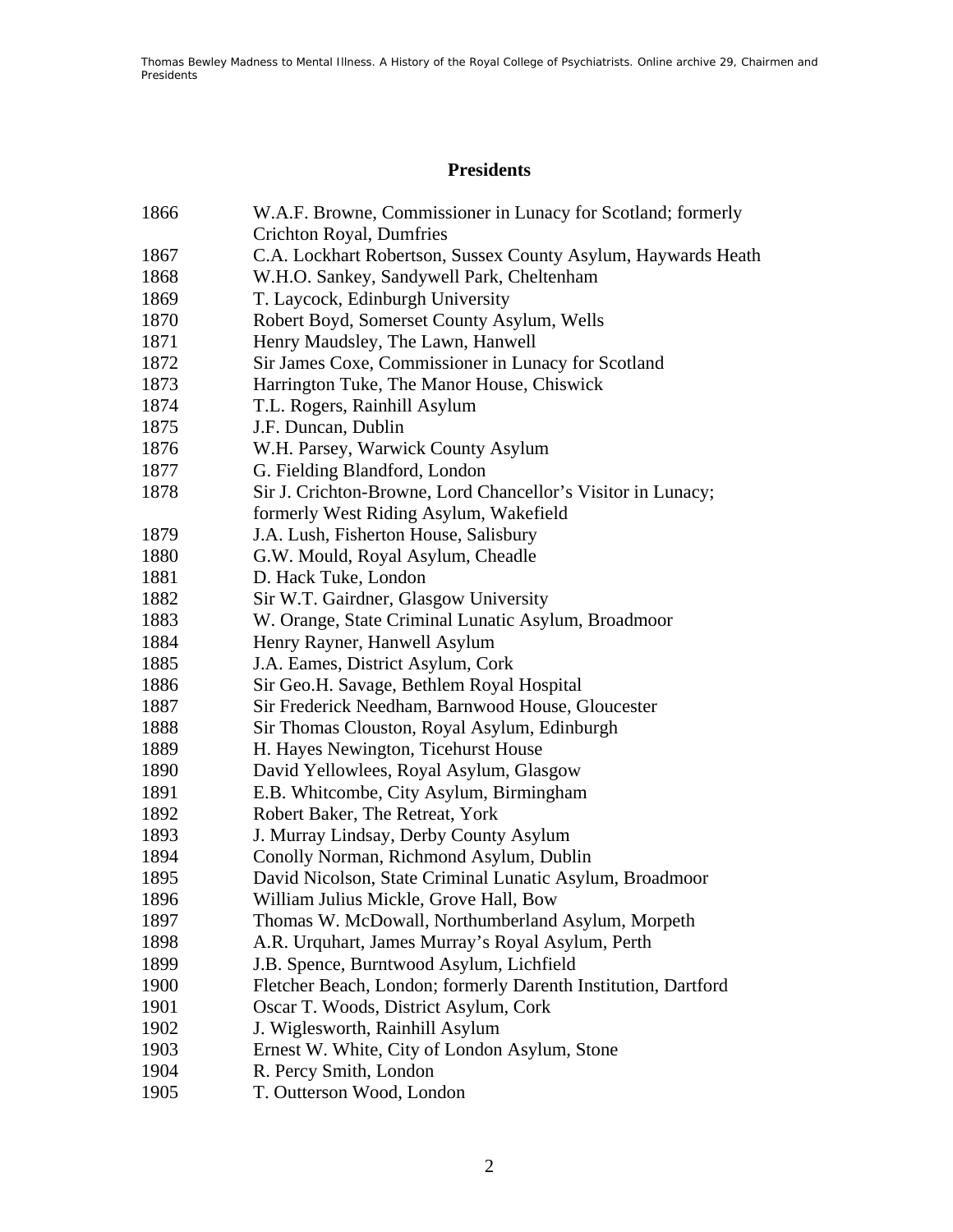| P.W. MacDonald, Dorchester County Asylum<br>1907<br>1908<br>Chas. A. Mercier, Flower House, Catford<br>1909<br>W. Bevan Lewis, West Riding Asylum, Wakefield<br>Sir John Macpherson, Commissioner in Lunacy for Scotland<br>1910<br>1911<br>Wm. R. Dawson, Inspector of Lunatic Asylums, Dublin<br>1912<br>J. Greig Soutar, Barnwood House, Gloucester<br>1913<br>James Chambers, The Priory, Roehampton<br>1914-1918<br>David G. Thomson, Norfolk County Asylum, Thorpe<br>1918<br>John Keay, Bangour Village<br>1919<br>Bedford Pierce, The Retreat, York<br>1920<br>William F. Menzies, Cheddleton Mental Hospital, Leek<br>1921 | 1906 | Sir Robert Armstrong-Jones, Claybury Asylum, Essex                   |
|-------------------------------------------------------------------------------------------------------------------------------------------------------------------------------------------------------------------------------------------------------------------------------------------------------------------------------------------------------------------------------------------------------------------------------------------------------------------------------------------------------------------------------------------------------------------------------------------------------------------------------------|------|----------------------------------------------------------------------|
|                                                                                                                                                                                                                                                                                                                                                                                                                                                                                                                                                                                                                                     |      |                                                                      |
|                                                                                                                                                                                                                                                                                                                                                                                                                                                                                                                                                                                                                                     |      |                                                                      |
|                                                                                                                                                                                                                                                                                                                                                                                                                                                                                                                                                                                                                                     |      |                                                                      |
|                                                                                                                                                                                                                                                                                                                                                                                                                                                                                                                                                                                                                                     |      |                                                                      |
|                                                                                                                                                                                                                                                                                                                                                                                                                                                                                                                                                                                                                                     |      |                                                                      |
|                                                                                                                                                                                                                                                                                                                                                                                                                                                                                                                                                                                                                                     |      |                                                                      |
|                                                                                                                                                                                                                                                                                                                                                                                                                                                                                                                                                                                                                                     |      |                                                                      |
|                                                                                                                                                                                                                                                                                                                                                                                                                                                                                                                                                                                                                                     |      |                                                                      |
|                                                                                                                                                                                                                                                                                                                                                                                                                                                                                                                                                                                                                                     |      |                                                                      |
|                                                                                                                                                                                                                                                                                                                                                                                                                                                                                                                                                                                                                                     |      |                                                                      |
|                                                                                                                                                                                                                                                                                                                                                                                                                                                                                                                                                                                                                                     |      |                                                                      |
|                                                                                                                                                                                                                                                                                                                                                                                                                                                                                                                                                                                                                                     |      | Sir Hubert Bond, Commissioner, Board of Control; formerly Long Grove |
|                                                                                                                                                                                                                                                                                                                                                                                                                                                                                                                                                                                                                                     |      | Asylum                                                               |
| 1922<br>G.M. Robertson, Royal Mental Hospital, Edinburgh                                                                                                                                                                                                                                                                                                                                                                                                                                                                                                                                                                            |      |                                                                      |
| 1923<br>Edwin Goodall, Cardiff City Mental Hospital                                                                                                                                                                                                                                                                                                                                                                                                                                                                                                                                                                                 |      |                                                                      |
| 1924<br>Michael J. Nolan, Downpatrick Asylum                                                                                                                                                                                                                                                                                                                                                                                                                                                                                                                                                                                        |      |                                                                      |
| 1925<br>Sir Frederick W. Mott, Birmingham University                                                                                                                                                                                                                                                                                                                                                                                                                                                                                                                                                                                |      |                                                                      |

# **THE ROYAL MEDICO-PSYCHOLOGICAL ASSOCIATION**

## **Presidents**

| 1926      | John R. Lord, Horton Hospital, Epsom                                    |
|-----------|-------------------------------------------------------------------------|
| 1927      | Hamilton Marr, Commissioner, General Board of Control for Scotland      |
| 1928      | J. Shaw Bolton, West Riding Mental Hospital, Wakefield                  |
| 1929      | Nathan Raw, Lord Chancellor's Visitor in Lunacy                         |
| 1930      | T. Saxty Good, Oxford Mental Hospital, Littlemore                       |
| 1931      | R.R. Leeper, St Patrick's Hospital, Dublin                              |
| 1932      | R.B. Campbell, Stirling District Mental Hospital, Larbert               |
| 1933      | Frank Douglas Turner, Royal Eastern Counties Institution, Colchester    |
| 1934      | Daniel F. Rambaut, St Andrew's Hospital, Northampton                    |
| 1935      | Reginald Worth, Springfield Mental Hospital, London                     |
| 1936      | M. Abdy Collins, Canterbury; formerly Kent County Mental Hospital,      |
|           | Chartham                                                                |
| 1937      | Douglas McRae, Glengall Hospital, Ayr                                   |
| 1938      | John Rutherford Gilmour, Scalebor Park, Burley-in-Wharfedale, Yorkshire |
| 1939      | A. Helen A. Boyle, Lady Chichester Hospital, Hove, Sussex               |
| 1940-1944 | Thomas Chivers Graves, Rubery Hill Hospital, Birmingham                 |
| 1944-1945 | A.A.W. Petrie, Banstead Hospital                                        |
| 1946      | Sir David Henderson, Royal Mental Hospital, Edinburgh                   |
| 1947      | W. Gordon Masefield, Eastbourne; formerly Brentwood Mental Hospital     |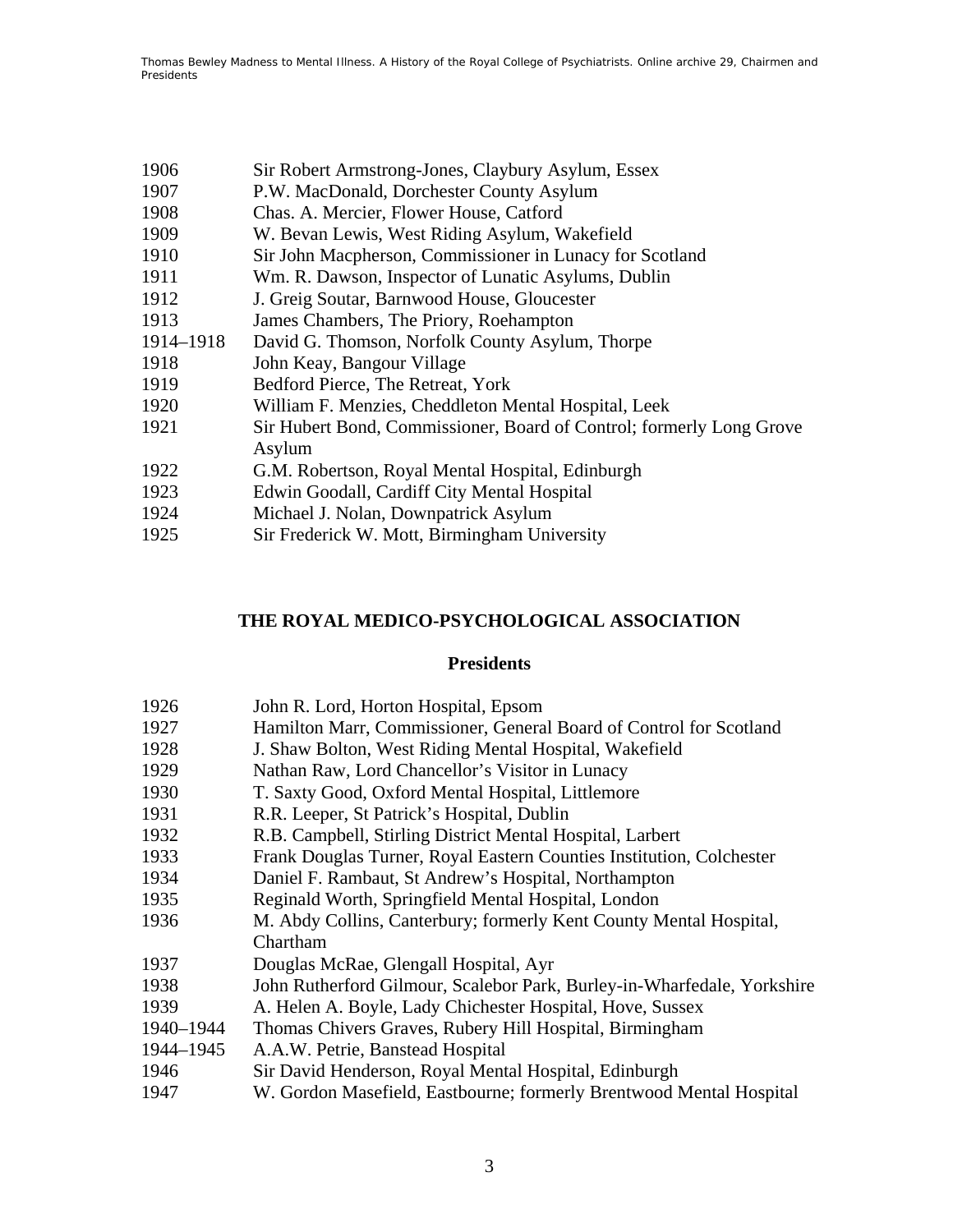| 1948      | W. Rees Thomas, Senior Commissioner, Board of Control                 |
|-----------|-----------------------------------------------------------------------|
| 1949      | J. Ivison Russell, Clifton Hospital, York                             |
| 1950      | K.K. Drury, Carlton Hayes Hospital, Leicester                         |
| 1951      | P.K. McCowan, Crichton Royal, Dumfries                                |
| 1952      | Thomas Tennent, St Andrew's Hospital, Northampton                     |
| 1953      | G.W.T. H. Fleming, Barnwood House, Gloucester                         |
| 1954      | Noel G. Harris, St Luke's-Woodside, London                            |
| 1955      | John Dunne, Grangegorman Hospital, Dublin                             |
| 1956      | T. Percy Rees, Warlingham Park Hospital, Surrey                       |
| 1957      | R.W. Armstrong, Littlemore Hospital, Oxford                           |
| 1958      | L.C. Cook, Bexley Hospital, Dartford Heath, Kent                      |
| 1959      | Angus MacNiven, Glasgow Royal Mental Hospital, Gartnavel              |
| 1960      | Alexander Walk, Cane Hill Hospital, Coulsden, Surrey                  |
| 1961      | William McCartan, Northern Ireland; formerly St Francis and Hurstwood |
|           | Park Hospitals, Haywards Heath, Sussex                                |
| 1962      | Isabel G.H. Wilson, former Senior Commissioner, Board of Control      |
| 1963      | Desmond Curran, St George's Hospital, London                          |
| 1964      | Ian Skottowe Winchester; formerly The Warneford Hospital, Oxford      |
| 1965      | T. Ferguson Rodger, University of Glasgow                             |
| 1966      | Erwin Stengel, University of Sheffield                                |
| 1967      | H.V. Dicks, Tavistock Clinic, London                                  |
| 1968      | Francis Pilkington, Moorhaven Hospital, Ivybridge, South Devon        |
| 1969-1971 | Martin Cuthbert, St Luke's Hospital, Middlesbrough                    |
|           |                                                                       |

*The following were President-Elects in the years stated, but died or resigned through ill-health before the Annual Meeting at which they should have taken office as President: John Manley, 1883–1884; Sir John Sibbald, 1904–1905; A.R. Turnbull, 1909–1910; Thomas Drapes, 1910–1911; W.S. Maclay, 1963–1964.*